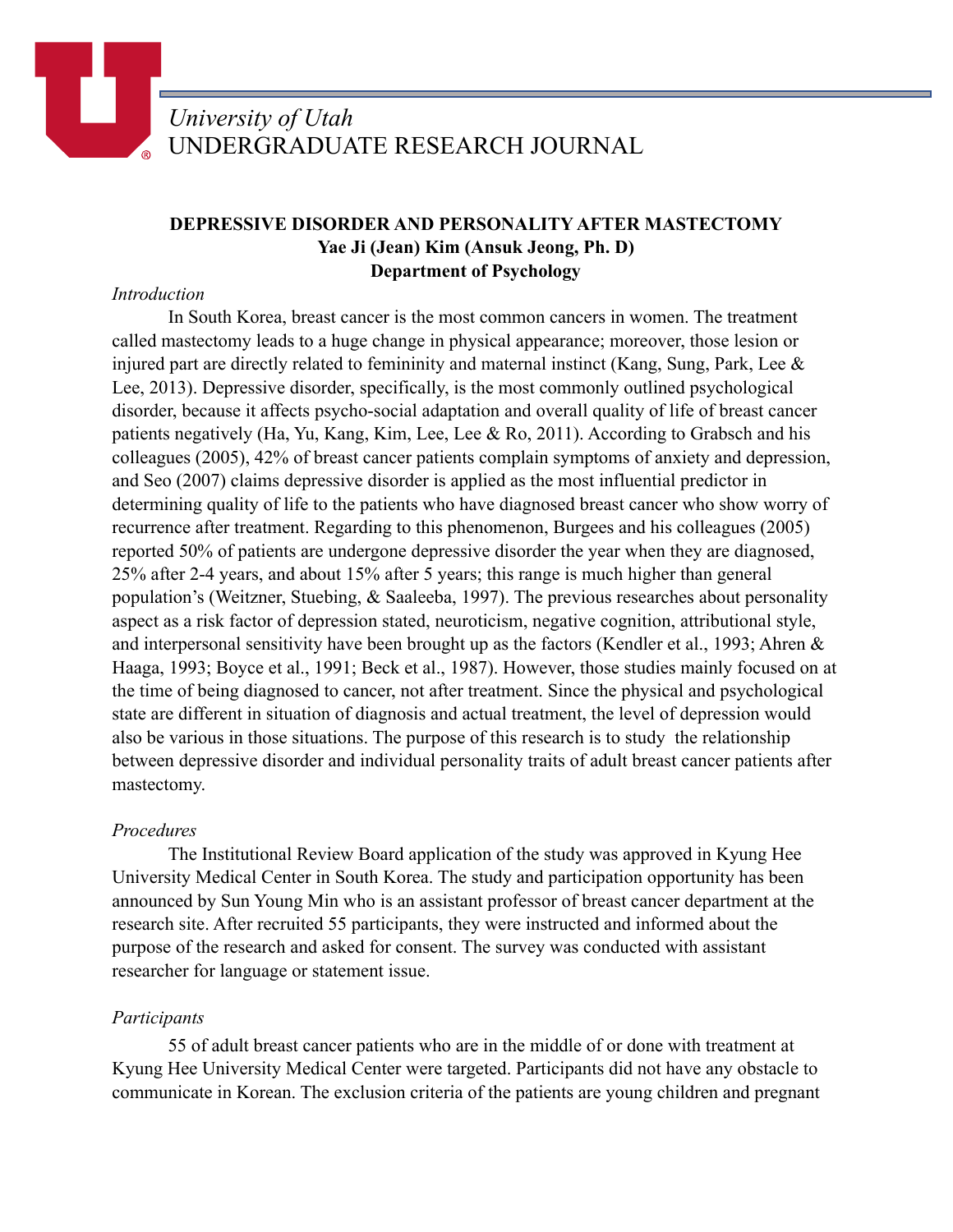women who may experience special treatment. Patients who have a history of mental illness had also been excluded from this study. Patients were asked by their doctor for being participants of the research. Participants signed the informed consent after being informed of the purpose of the study, so that they could sincerely contribute ideas and concerns about breast cancer and their life.

### *Measurement*

 This study employed the survey of self-administered questionnaire and interview if needed. The questionnaires contain various psycho-social variables including depressive disorder and were also asked to report demographic information, physical health, and personality. For demographic variables, age, gender, education level, marital status, religion, career change, menopause, living arrangement, family income were measured from the patients. Depressive Disorder- *Center for Epidemiological Studies\_Depression* by Radloff (1997) is 20-item measure that asks caregivers to rate how often over the past week they experienced symptoms associated with depression, such as restless sleep, poor appetite, and feeling lonely. Personality- *Big Five Personality Test* (1961) is a measure for personality categorized into five different factors: Openness to Experience, Conscientiousness, Extraversion, Agreeableness, and Neuroticism.

|                   | <b>Center for Epidemiological Studies Depression (CES-D)</b> |           |              |           |              |           |  |
|-------------------|--------------------------------------------------------------|-----------|--------------|-----------|--------------|-----------|--|
| <b>Predictors</b> | Model I                                                      |           |              | Model II  |              | Model III |  |
|                   | $\beta$ (SE)                                                 | $p$ value | $\beta$ (SE) | $p$ value | $\beta$ (SE) | $p$ value |  |
| Age               | 0.187                                                        | 0.305     | 0.329        | 0.027     | 0.419        | 0.023     |  |
| Neuroticism       |                                                              |           | 1.110        | 0.000     | 1.330        | 0.000     |  |
| Extraversion      |                                                              |           |              |           | 0.077        | 0.806     |  |
| Agreeableness     |                                                              |           |              |           | 0.083        | 0.806     |  |
| Conscientious     |                                                              |           |              |           | 0.516        | 0.148     |  |
| ness              |                                                              |           |              |           |              |           |  |
| Openness          |                                                              |           |              |           | $-0.256$     | 0.219     |  |

Table 1. Predictors of Patient's Personality traits and Center for Epidemiological Studies Depression

#### *Analysis*

 Hierarchical Multiple Regression Analysis was used to analyze the data. To test effects of age of breast cancer patients, the variable was entered as predictor in Model I. In Model II, to see the effects of Neuroticism as a risk factor on depressive disorder, Neuroticism variable was added. In Model III, above the Neuroticism, other four personality variables were entered to see other personality traits have effects as a risk factor on depression.

 Model III shows depression was regressed on Age and Neuroticism. Age was significantly associated with depression ( $\beta$  = 0.419*, p* = 0.023*)*. It indicates that for every one unit increase in age evaluate a decrease of depression by 0.419 units. Moreover, Neuroticism was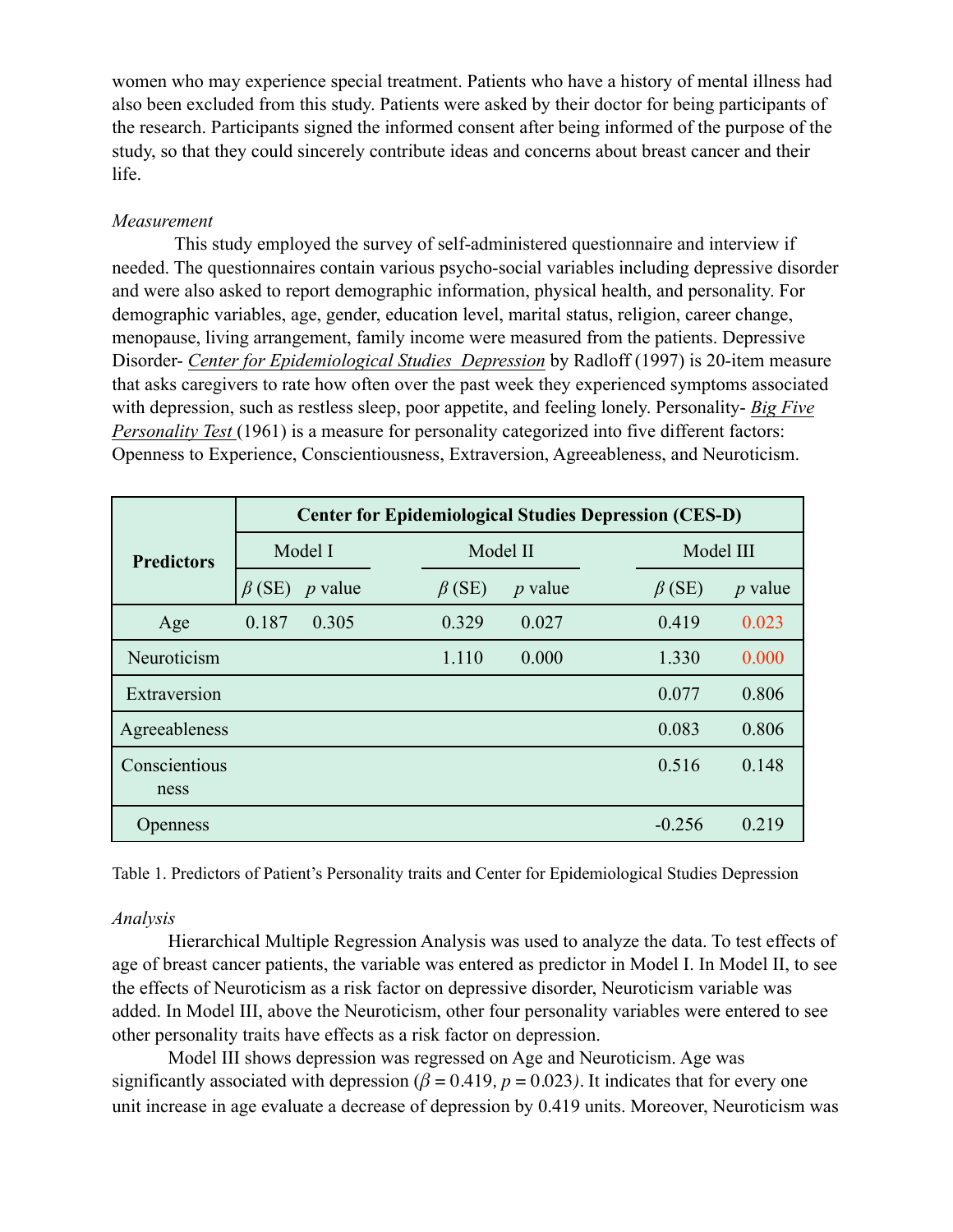significantly associated with depression ( $\beta = 1.33$ ,  $p = 0.000$ ) implying that every increase of a unit in Neuroticism relates to 1.33 decrease of depression.

#### *Discussion*

 As many studies have been found out, Neuroticism is also applied as a risk factor on depressive disorder to breast cancer patients among the five personality traits. Other personality traits- Openness, Extraversion Conscientiousness, Agreeableness- are not that effective or not considered as a risk factor on depression relative to Neuroticism to the patients after mastectomy. This research provides sights for planning intervention programs on the cancer patients' about psycho- social well-being in the future. Relatively neurotic breast cancer patients need proper treatment and prevention program on depressive disorder.